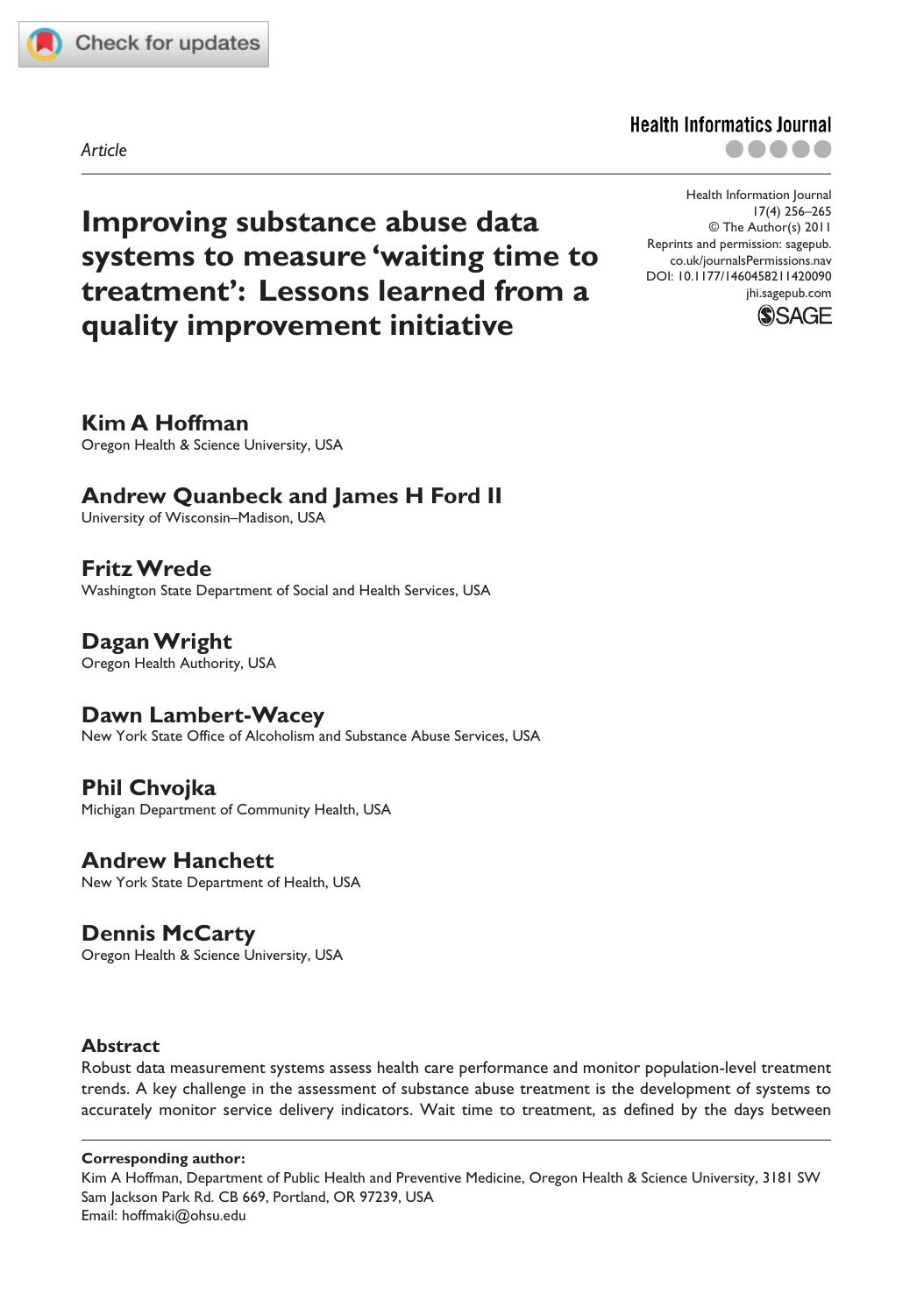first request for service and first treatment, is an important measure of organizational process and delivery of care. The Network for the Improvement of Addiction Treatment emphasizes wait time as a primary outcome in their study of 201 addiction treatment agencies in the USA. This article describes the changes made in five state data systems to monitor wait times and outlines lessons learned that could be applied to other health data tracking systems.

#### **Keywords**

data systems, health care quality improvement, Network for the Improvement of Addiction Treatment, performance measurement, wait time

### **Introduction**

The USA health care system is fragmented and there is little system-wide documentation of process measures. System-level studies of wait time are rare in the USA health care system, although lack of measurement should not be construed to mean that waiting time to treatment is unproblematic. The need for systematically monitored process measures is particularly pressing within the substance abuse treatment field. The USA addiction treatment system resembles other world health care systems in the respect that the vast majority of addiction treatment is publicly funded.<sup>1</sup> Policymakers, consumers and other stakeholders are increasingly demanding that publicly-funded substance abuse treatment systems document timely and effective service delivery.

Organizational quality improvements can have a substantial positive impact on product and process quality, including the reduction of days to drug treatment and enhanced retention in care.<sup>2,3</sup> A key challenge in the assessment of substance abuse treatment is the development of systems and measures to monitor quality indicators. Information systems are a source of data for administrative purposes, as well as for quality improvement initiatives. However, they are often under-developed, under-funded, under-utilized and poorly maintained.4 To measure and improve the delivery of care, these systems must be able to collect information, measure change, and provide feedback in a timely manner. Waiting time to treatment (i.e. the days between first request for service and first treatment) is a valuable quality performance measure that can be difficult to estimate as it requires systems capable of capturing the date of first contact. Recently, waiting time has been a focal point for improvement in the USA addiction treatment system. This article describes the changes made in five state data systems in the USA to monitor wait times. Implementing a waiting time tracking system for a substantial portion of the USA addiction treatment system was challenging. This article offers logistic description of system changes, as well as advisement for increasing the appreciation of the relevance and utility of measuring wait times. Factors such as staff training and institutional forms of resistance to implementing systems changes are discussed. Our goal is to stimulate discussion and provide real world guidance to data managers, policy makers and researchers concerning data system development to enhance tracking of service quality measures.

#### *Background*

Drug and alcohol disorders are serious problems around the world. The United Nations Office on Drugs and Crime estimates that in 2009 between 172 million and 250 million people used illicit drugs and between 18 million and 38 million were drug-dependent.<sup>5</sup> Drug use is one of the top 20 risk factors to health globally and among the top 10 in developed countries. Despite evidence that treatment for drug and alcohol disorders is effective<sup>6–8</sup>, only 10.5% of the estimated 21.2 million who need treatment in the USA receive it.<sup>9</sup> The cost of untreated drug and alcohol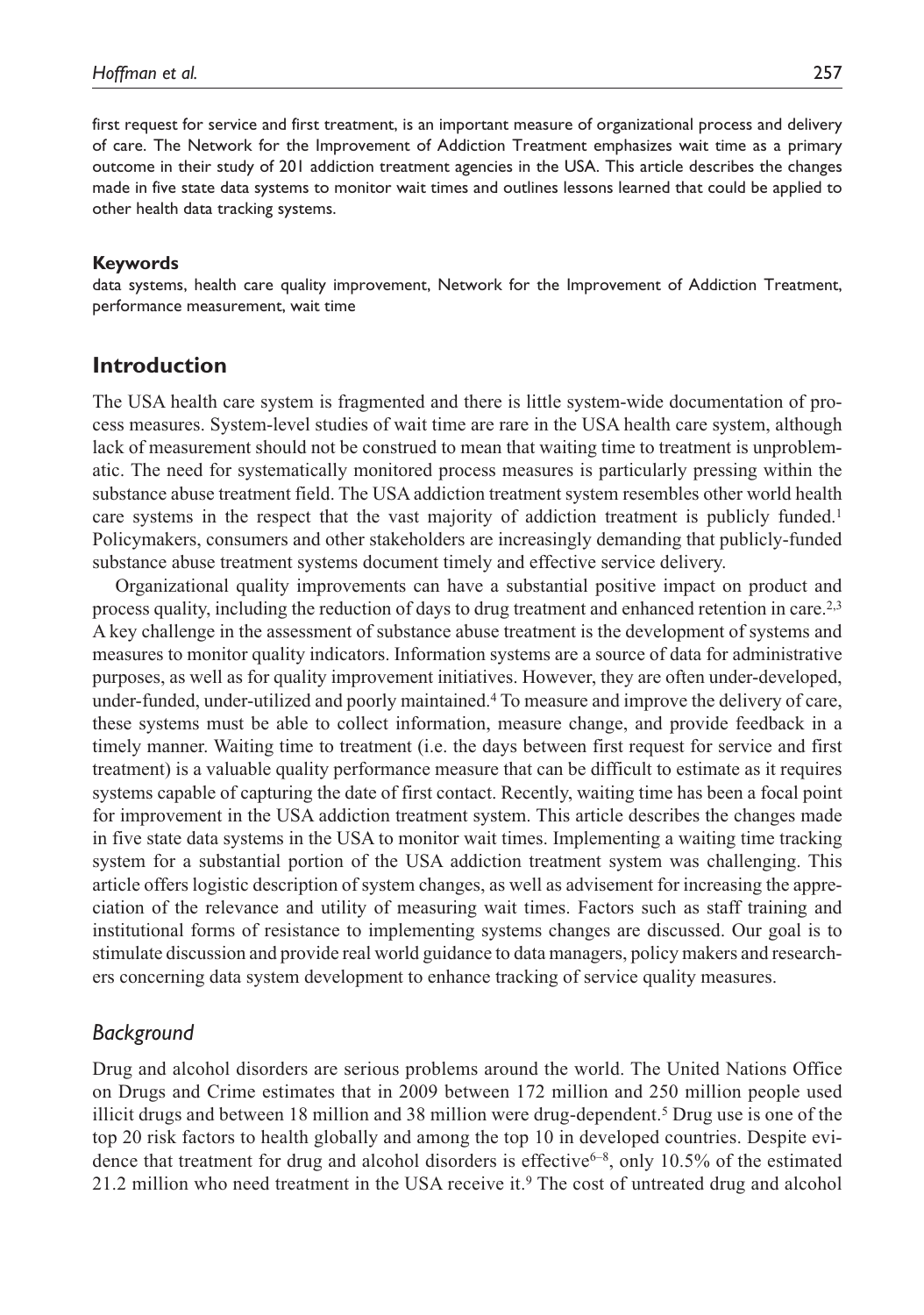abuse in the USA is estimated at more than \$180 billion a year in lost productivity, law enforcement costs, health care and welfare programs.10 In addition to the financial costs, untreated abuse increases medical risks and death, family and social problems, and reduces quality of life.11 Gaps between service need and service delivery contribute to delays in treatment entry and continued alcohol and drug use.

There is a belief in the substance abuse treatment field that clients who do not show up for their first treatment after they have made first contact are somehow "not ready" for treatment. Failure to attend appointments may mistakenly imply clients are unwilling to change or comply with treatment. Processes within the agency's control, however, (e.g. complicated intake processes, poorly designed phone systems and unengaging reception staff) are responsible for more than half of the barriers to accessing care and receiving timely treatment.12–15 The longer a client waits to get into treatment after their initial contact, the less likely they are to attend their first appointment. The theory underlying organizational quality improvement moves the focus away from a 'blame the victim/client' approach and re-focuses the attention on the systemic problems that create barriers for individuals seeking care. Reducing wait times is not only in the best interest of the patient, missed and delayed first appointments contribute to financial inefficiencies among addiction treatment programs. Surprisingly few treatment agencies monitor waiting time. The lack of this measure across all states is a hindrance to monitoring organizational treatment quality and service delivery.

### *Organizational quality improvement*

The origins of organizational quality improvement can be found in the early 1900s, when industrial outputs were inspected for acceptance or rejection before being sold. Statistical theory began to be applied to these rudimentary quality control measures and, in 1924, Shewhart produced the control chart. Shewart, and later Deming, developed much of what comprises the theory of statistical process control (SPC).16 The success of quality improvement initiatives in the manufacturing field led to the application of SPC in other fields, such as the delivery of health care.

The need for quality improvement in health care is well recognized worldwide. In 1998, the World Health Organization released its strategy document "Health21: Health for all in the 21st century".17 This document emphasized "managing for quality of care" by focusing on outcomes, as well as the importance of information systems to service delivery improvement. Subsequently, reports from The Institute of Medicine's Committee on the Quality of Health Care in America challenged the USA health care system to improve care by improving delivery systems, with the goal of prioritizing patient needs, implementing evidence-based decision-making, furthering efforts to improve client outcomes and reducing inefficiencies.<sup>18</sup> A 2006 Institute of Medicine<sup>19</sup> report concluded that the findings detailed in their earlier report are relevant for the field of alcohol, drug and mental health treatment. These reports have triggered efforts to establish quality improvement collaboratives in many countries, including the USA, Canada, Australia and European countries. In some cases, health authorities are supporting national quality improvement projects.<sup>20</sup>

Reducing the wait time between the first contact and the initial visit is an easy and inexpensive target for organizational quality improvement interventions that has proven successful in increasing treatment engagement in alcohol<sup>21–24</sup> and substance abuse<sup>25–29</sup> treatment facilities. The Network for the Improvement of Addiction Treatment (NIATx) emphasizes the importance of systems to monitor wait time and how this measure can be used to inform quality improvement projects.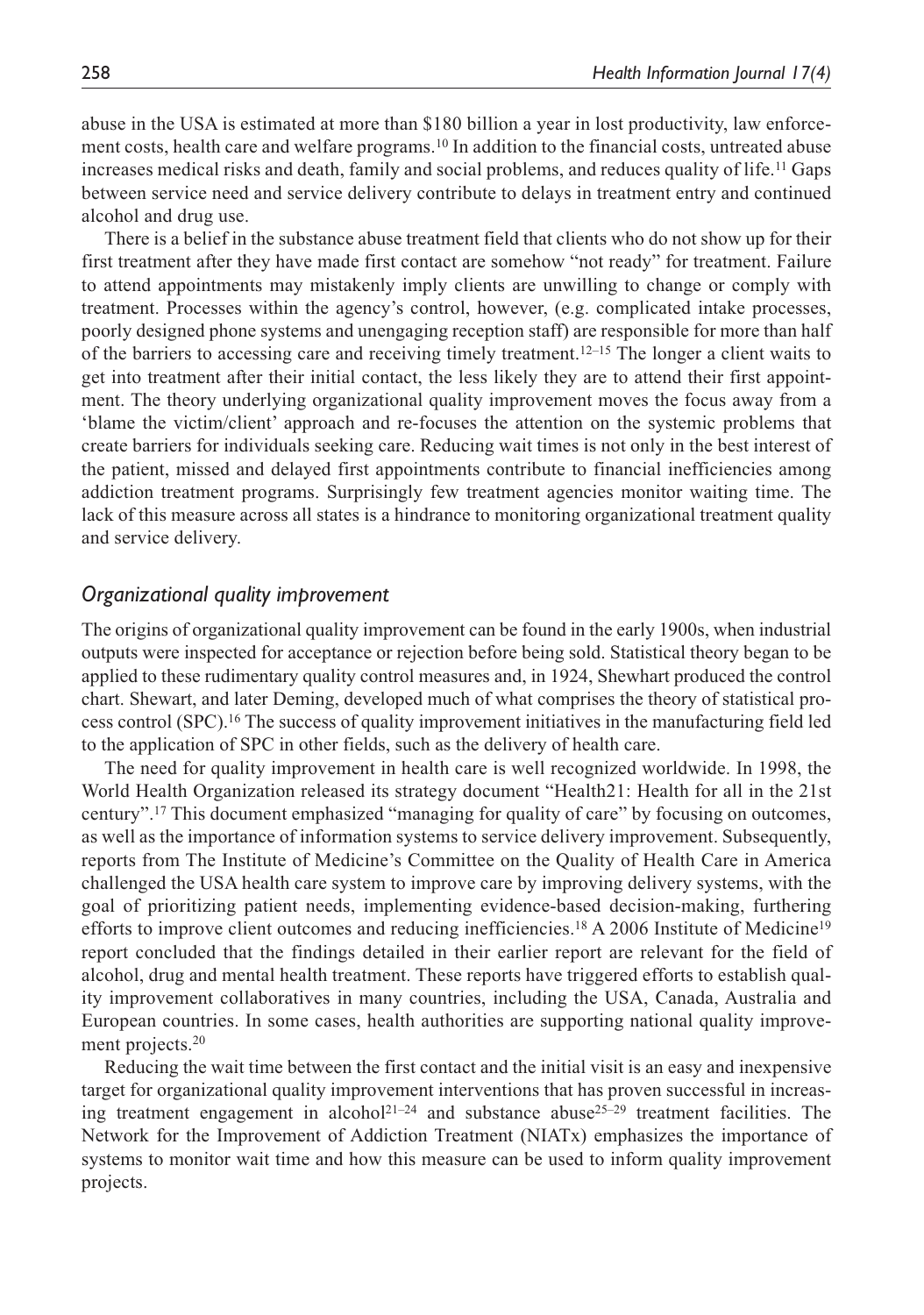|               | Client data<br>system | First request<br>date collected<br>(y/n) | Contracting<br>relationship<br>with providers | No. of eligible<br>providers | Annual<br>Outpatient<br>admissions |
|---------------|-----------------------|------------------------------------------|-----------------------------------------------|------------------------------|------------------------------------|
| Massachusetts | Episode-based         | N                                        | Direct                                        | 82                           | 26,570                             |
| Michigan      | Encounter-based       | N                                        | Intermediary                                  | 140                          | 41.453                             |
| New York      | Episode-based         | N                                        | Intermediary                                  | 221                          | 64.602                             |
| Oregon        | Episode-based         | N                                        | Intermediary                                  | 84                           | 37,369                             |
| Washington    | Encounter-based       | N                                        | Intermediary                                  | l I 5                        | 28,441                             |

**Table 1.** State system capabilities at baseline

#### *NIATx and NIATx 200*

Established in 2003, NIATx was the first widespread application of quality improvement techniques to the organization and delivery of treatment services for alcohol and drug use disorders in the USA. NIATx provided web-based tools, coaching and training to participating drug treatment agencies so that the agencies could implement a simplified version of the Institute for Healthcare Improvement's hospital improvement support system (www.ihi.org). The 39 member agencies reorganized admission and treatment delivery processes to accomplish four aims: i) reduce waiting time to treatment (timeliness); ii) reduce the number of clients who make first contact but do not come in for assessment (no-shows); iii) increase the number of clients admitted to treatment (admissions); and iv) retain clients in treatment (continuation). Participating agencies in the initial NIATx demonstration reduced days-to-treatment by 38% and achieved 12% gains in retention between the first and second session of care.3 A subsequent sustainability analysis found that treatment centers maintained the reductions in days-to-treatment and enhanced retention in care.<sup>2</sup>

NIATx 200 extended the NIATx demonstration to 201 outpatient treatment programs in five states: Massachusetts ( $n=43$ ), Michigan ( $n=42$ ), New York ( $n=41$ ), Oregon ( $n=37$ ) and Washington (n=38). It is among the largest randomized controlled trials of organizational quality improvement ever conducted in health care in the USA.30 Eligible agencies had at least 60 admissions per year, provided outpatient or intensive outpatient levels of care, received public funding (e.g. block grants, Medicare, Medicaid, state or local funds), and did not have prior NIATx exposure. Agencies were randomized to four levels of support for process improvement: learning sessions, interest circle calls, coaching and the combination of all three services. Participating agencies were asked to improve their wait time-to-treatment using a variety of methods, such as streamlining intake procedures, extending clinic hours and using 'motivational interviewing' techniques to engage clients at first contact.

Although states used their respective existing data infrastructures that recorded client variables and services utilization, none of these state data systems included point of first contact prior to NIATx 200—a variable required to allow valid cross-site wait time comparisons for the study. Program administrators were unable to track waiting time for clients until they first arrived at the agency in person—even though they may have waited for months prior to their appointment. The NIATx 200 study team worked with each state's unique monitoring system to develop and report the required standard set of data elements. The data permit meaningful comparisons of service delivery across all participating states and agencies.

Table 1 summarizes some key characteristics of each state at baseline. Each state worked with their providers to develop systems capable of providing point of first contact for the research team,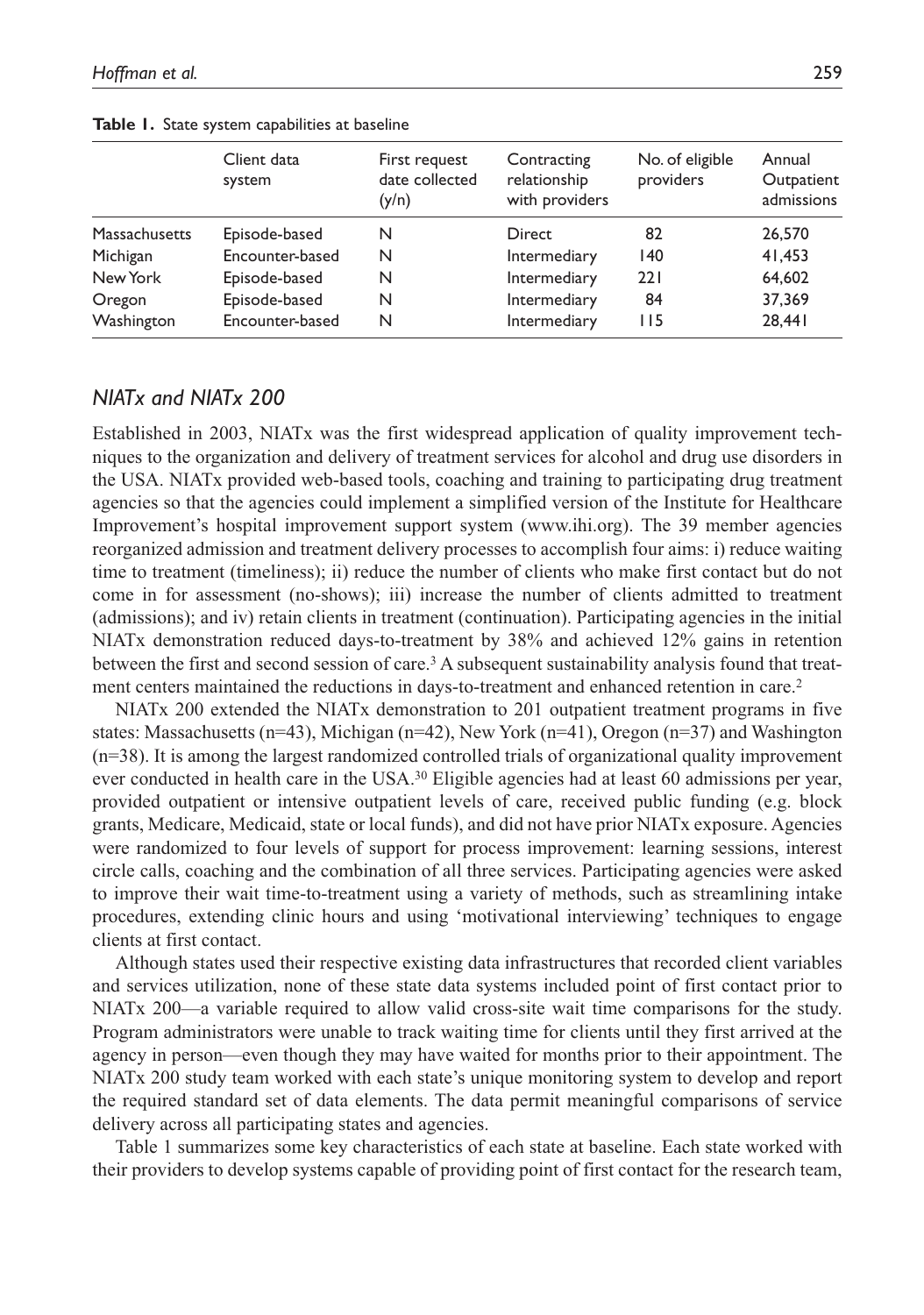as well as providing feedback on performance to providers. A state-by-state description of the methods and modifications made to capture and report on these measures summarizes the system development challenges.

# **Method**

This paper reports preliminary results of first contact-to-treatment and offers practical advice for data administrators interested in investing in the integration of first contact into their data systems. Using the case analyses that follow, administrators can assess which system is most like their own and apply our methodologies to make systems changes.

#### *Michigan*

Michigan's Department of Community Health did not record the date of first request for service prior to the NIATx 200, but "number of days waiting" (as reported by the client) was considered a "wait time" proxy prior to NIATx 200. State administrators felt this measure was not reliable and mandated "date of first contact" as a state-wide requirement, not just for NIATx 200 agencies. Agency staff initially felt the addition to the system was redundant to the original wait time measure but eventually all programs complied. Michigan has more than 300 addiction treatment providers and an unexpected outcome from NIATx 200 was the amount of interest generated among non-NIATx 200 participants about their agency's wait time data. Data managers reported that because wait times were based on the actual dates of contact, data were cleaner and more reliable.

State administrators maintained frequent telephone and email contact with agency-level data coordinators, emphasizing the value of data reporting. Submissions were monitored to quickly identify errors, missing data, or other issues. The state learned: 1) to be flexible around late submissions if an accreditation review or sizeable grant application impeded data input; 2) to encourage the use of interns for some of the data compilation duties that were not subject to privacy concerns; and 3) to encourage agencies that were severely overburdened and ready to cease participation in the study to compile data on a subsample of their clients.

#### *New York*

The Office of Alcoholism and Substance Abuse Services uses a web version for the collection of client-level data called the Client Data System (CDS). The CDS supports a program monitoring and evaluation system that incorporates quality performance measures into resource allocation decisions and monitors minimum performance standards. The CDS includes a function to collect client-reported wait times, but did not include the measure of "first point of contact" as required for NIATx 200. Modifying the CDS to include date of first contact was daunting. The state developed a web-based system that emulated the data entry and reporting functionality of a previously piloted spreadsheet design and addressed scalability issues. The web-based system had enhanced security and contained robust business edits with built-in real-time reports. The new system linked to, and incorporated functionality from, the CDS to enhance consistency of use and adoption, as well as potential future integration.

State administrators provided web-based and in-person training to agency teams including executive sponsors, change team leaders and data coordinators. Specific user concerns were logged and used to create 'frequently asked questions', as well as develop a series of user guides and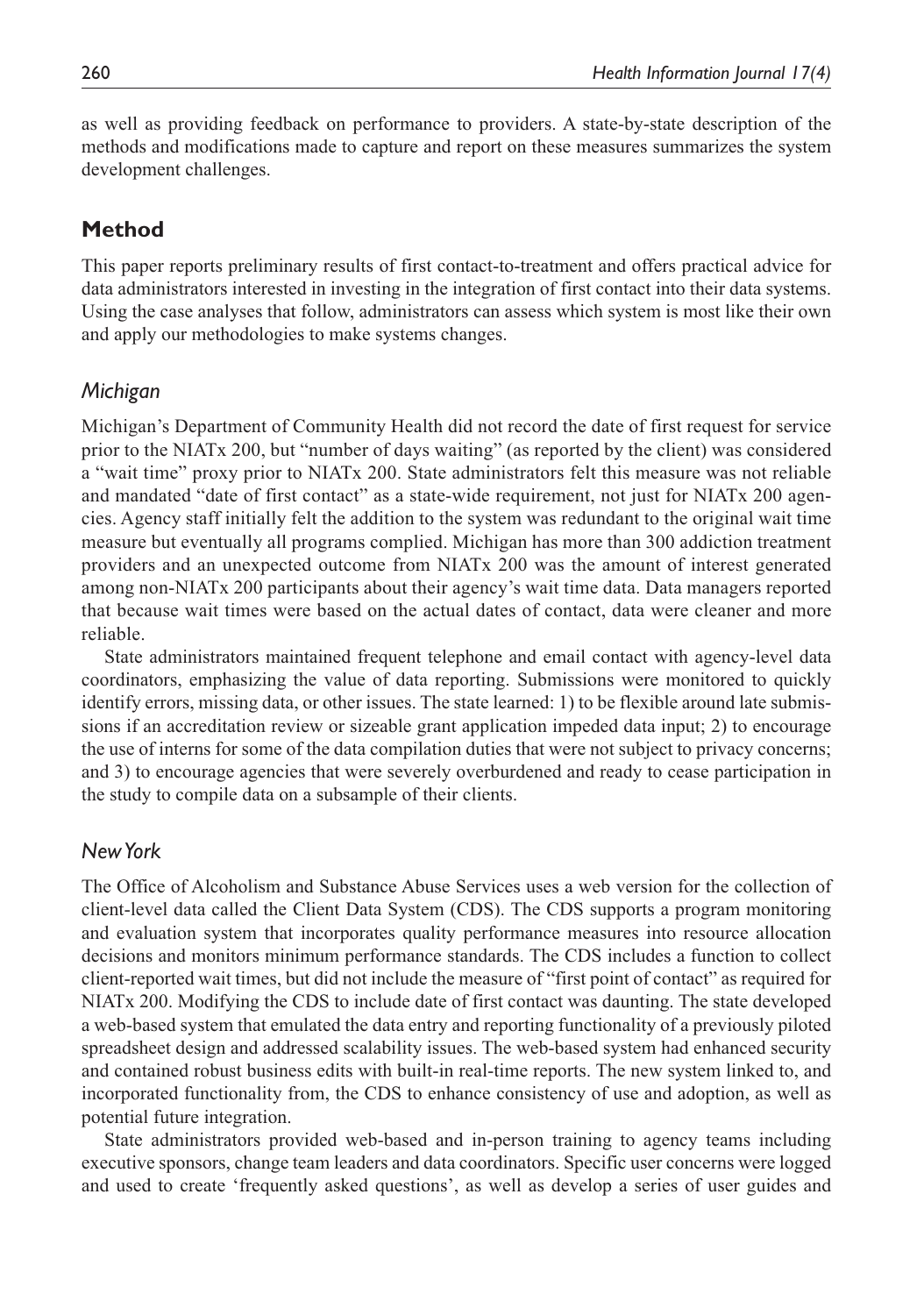training videos. For example, the state created a series of data entry and report analysis training videos that were made available on the department's website. A key aspect of the system is the ability to provide real-time feedback reports to providers. Data quality and monitoring reports are now integrated into a data monitoring 'tickler' system. These real-time reports continue to enable agencies to make data-driven decisions for their respective quality improvement projects.

# *Oregon*

Prior to NIATx 200, the Oregon reporting system used obsolete mainframe technology and was not web based. Oregon was unable to collect the NIATx 200 study measures using their legacy system. A web entry system developed for NIATx 200 submits data through a secure/encrypted connection to a backend database. Upper management support for the updates was critical in order to allocate needed resources. The state director supported the investment and promoted buy-in from top level leadership in the state agency. At the beginning of the study, agency staff completed in-person training at a state data training center and accessed phone support if necessary throughout the study period. Providers also received monthly dashboard reports via email to help them assess their progress, or lack thereof, on core NIATx 200 measures. Despite the web-entry enhancements, such as logic checks, providers objected to some necessary data re-entry and the added time burden (some data elements, such as name and assessment dates were entered into the provider information system and again in the state, or their own internal, data system). Most maintained monthly updates and state staff continually engaged with agencies that were late in submitting data. After the study period ended, Oregon continued to incorporate NIATx 200 processes and tied performance measures to a financial incentive bonus. The state learned that providers increased compliance with data expectations when funding was linked to performance measures.

# *Washington*

In 1992, Washington implemented Treatment and Report Generation Tool (TARGET), an information system that collects 450 data elements on each substance abuse client. Using the TARGET system, programs routinely collected data at assessment, admission and discharge (often a transfer from residential to outpatient treatment) prior to the NIATx 200 study. Data managers added a data element for "first contact" and enabled the tracking of the wait time between first contact and assessment and first contact to admission. Agencies could track wait times and were encouraged to think about their recruitment and engagement strategies. Some agencies, for example tested sameday admission using NIATx 200 strategies and found substantial reductions in days between first contact and admission. Most importantly, data managers modified the waiting list function so that an assessment or admission did not have to be completed to initiate a TARGET record. If a prospective client contacts several agencies within the state and has a wait time accruing with each one, the wait time ends once they have assessment at any one agency.

Data managers found that they needed to carefully educate agency staff about the importance of the new variables and reporting requirements. Allowing feedback from the programs served the important purpose of helping staff feel that their opinions mattered in regard to planning for system innovations. Although there was some initial 'push-back' from some programs, resistance faded when they saw value in collecting contact information at first contact so they could follow up with potential clients. Technical support was critical during the initiation phase. State administrators followed up with each agency using Contract Monitors who conducted site visits to confirm that programs were complying with the requirement of entering first date of contact.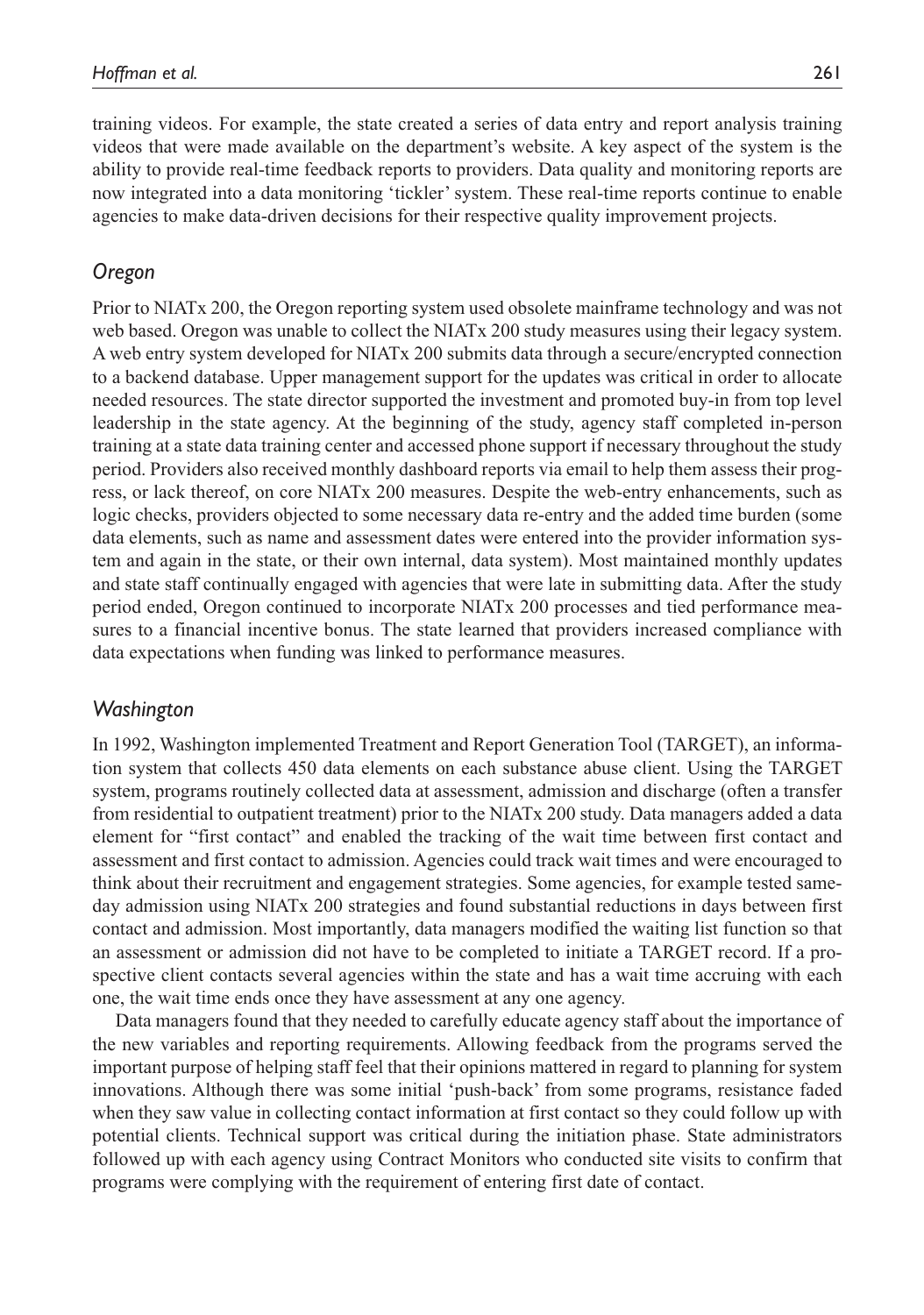#### *Massachusetts*

When NIATx 200 began, the Massachusetts Department of Public Health, Bureau of Substance Abuse Services was moving from an admissions-based to a client-based system. A legacy administrative data system was replaced with a web-based service and payment tracking system. This change supported NIATx 200 reporting as well as a larger Performance Management Initiative. Clients report "days waited" to enter treatment, from time of first contact with the program, to day of admission. Initially, agency response to reporting the 'days waited' information was guarded because factors beyond the control of the program (e.g. the client is unwilling, or unable, to enter treatment at the first available appointment) may affect days between first contact and admission. Open dialogue with treatment providers achieved comfort on the part of all stakeholders with the purpose of the measure and a standardized method of reporting it. Program staff eventually understood the importance of being shown evidence of their organizational deficits so that they could respond with data-driven plans for taking corrective action.

Although recording client-reported "days waited to treatment" was an improvement, two events impacted the Bureau of Substance Abuse Service's ability to make changes to record "date of first contact" in their existing systems: 1) the organizational desire to utilize an enterprise-wide system resulted in a loss of flexibility and local control of application functionality. Desired application changes to support the business of performance management specifics must now go through an executive level change control board process; and, 2) The implementation of Massachusetts health care insurance reform law, enacted in 2006, mandates that most residents obtain a stategovernment-regulated minimum level of health care insurance coverage. This legislation also has a provision for free health care insurance for residents earning less than 150% of the federal poverty level who are not eligible for Mass Health (Medicaid). The implementation of this act coupled with the fact that the Bureau is the legislated 'payer of last resort' resulted in them becoming a relatively minor payer for substance abuse services in the state, hence the Bureau's financial influence to drive system change has been minimized.

#### **Results**

Cross-state analysis is ongoing for the overall NIATx 200 study, but preliminary data from Washington illustrate initial results: in comparing the before and after "days waiting" 6 months before versus 1 year after the intervention, NIATx 200 agencies were able to make substantial improvements:  $\chi^2(2) = 9.1272$ ,  $p<01$  with respect to the increase in admissions within 14 days  $(54.0\% - 56.2\%)$  and a decrease in admissions with waits longer than 60 days  $(17.0\% - 15.1\%)$ . Although it is too early to discuss additional substantive results, the aforementioned system changes underscore the importance of systematic changes to data systems to measure quality improvement data. Some general points may be helpful to others considering similar systems and we provide here the five key dimensions that emerged from the project's implementation.

1. Improved reporting and response capabilities. Performance measurement systems should provide timely, relevant and concise information for use by decision-makers to assess progress toward achieving predetermined goals. Performance measures should relate to strategic organizational objectives. Measuring waiting time enables administrators to easily analyze capacity questions so they can move resources to the agencies and populations needed in a timely manner. The NIATx 200 states can now perform needs assessments regularly by monitoring their central assessment centers and know when they are over capacity.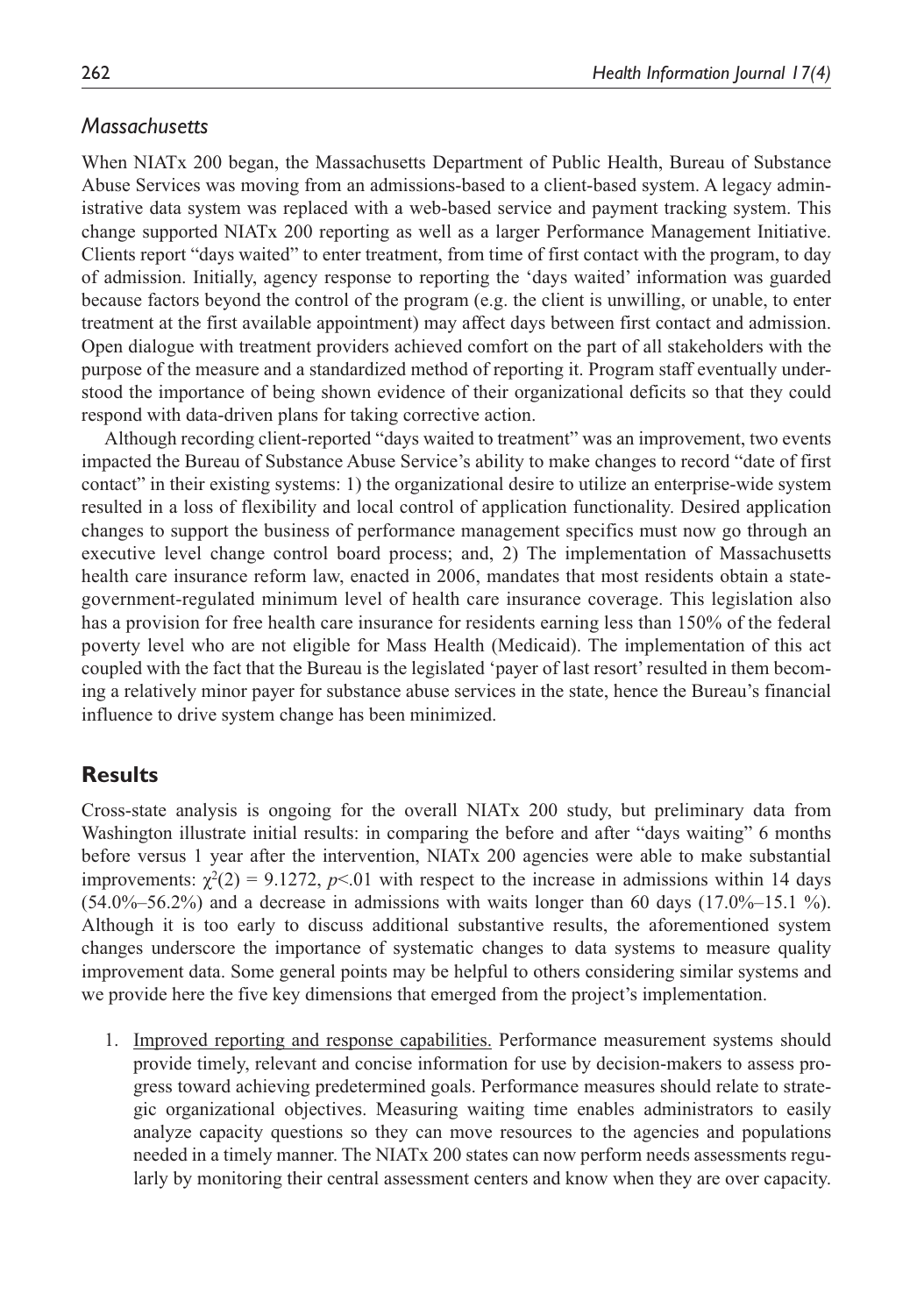In the USA, federal block grants require capacity management, but the current measurement systems are imprecise. Flexible data extraction systems offer improved possibilities for federal reporting, as well as the opportunity to tailor quality improvements at particular patient populations.

- 2. Enhanced agency responsiveness from user friendly systems. Data systems should be designed for ease of use and integrated into existing work-flow arrangements. System changes must be thoroughly tested by administrators before being implemented by the agencies, using a formal protocol. In this study, user interfaces were developed in consultation with agency staff. For example, feedback from New York providers helped shape the content of the system, allowing providers to customize data input to their needs. Designing a system for providers with their input does not guarantee correct use. States supported agency staff through training. For example, New York and Oregon created a series of online training tools on topics ranging from how to correctly enter data to interpreting and disseminating feedback reports. In addition to training, on-going technical support to agency staff is essential, especially during times of data- management staff turnover.
- 3. Improved data accuracy. Prior to NIATx 200, most agencies used a proxy for wait time: at assessment, clients would report how many days they waited to enter treatment. This, of course, did not capture those individuals who never made it to their first appointment. The integration of 'first contact' enables a more accurate picture of service delivery, as well as an easier method for finding the information needed to make quality improvements. An added bonus of the project was that agencies reduced their data entry errors simply by applying focus to the importance of accurate data and desiring to see the effects of their process improvement efforts. A critical component of this dimension includes verifying data entry for accuracy. Errors limit the validity and usability of real-time performancemanagement feedback reports in process improvement. Integrating logic checks into the user interface can help in this regard.
- 4. Real-time reporting for timely quality improvement interventions. Immediate performance feedback can enhance the relevance of the reports for treatment providers. Real-time reporting allowed agencies to think critically about their recruitment and engagement strategies for improving wait time and no-show rates. Appropriate use of such reports can teach providers to be better managers of their data, become data savvy and create a data-driven culture of change.<sup>31</sup> For example, reports may help increase adherence to evidenced-based care through enhanced surveillance and monitoring of care. The provision of reports by states to providers does not itself create a data driven culture; it is how the providers use and disseminate the feedback reports. In NIATx 200, the real-time reporting encouraged sites to discuss recruitment and engagement strategies with their staff for improving wait time and no show rates. Providers used the indicator reports for business case discussions and to measure the effectiveness of their change initiatives. Providers used different methods of dissemination. For example, some providers mentioned that reports were posted in lunch rooms so that all staff could see the impact of their change initiatives.
- 5. Reimbursements, incentives and pay-for-performance increase likelihood of compliance. Lastly, some states found tying reimbursements to performance measures helpful for reporting requirements, such as Medicaid waiver requirements. Compensation, rewards and recognition should be linked to performance measurements. Performance evaluations and financial and nonfinancial incentives can be tied to specific measures of success. Such a linkage sends a clear and unambiguous message to the organization as to what is important.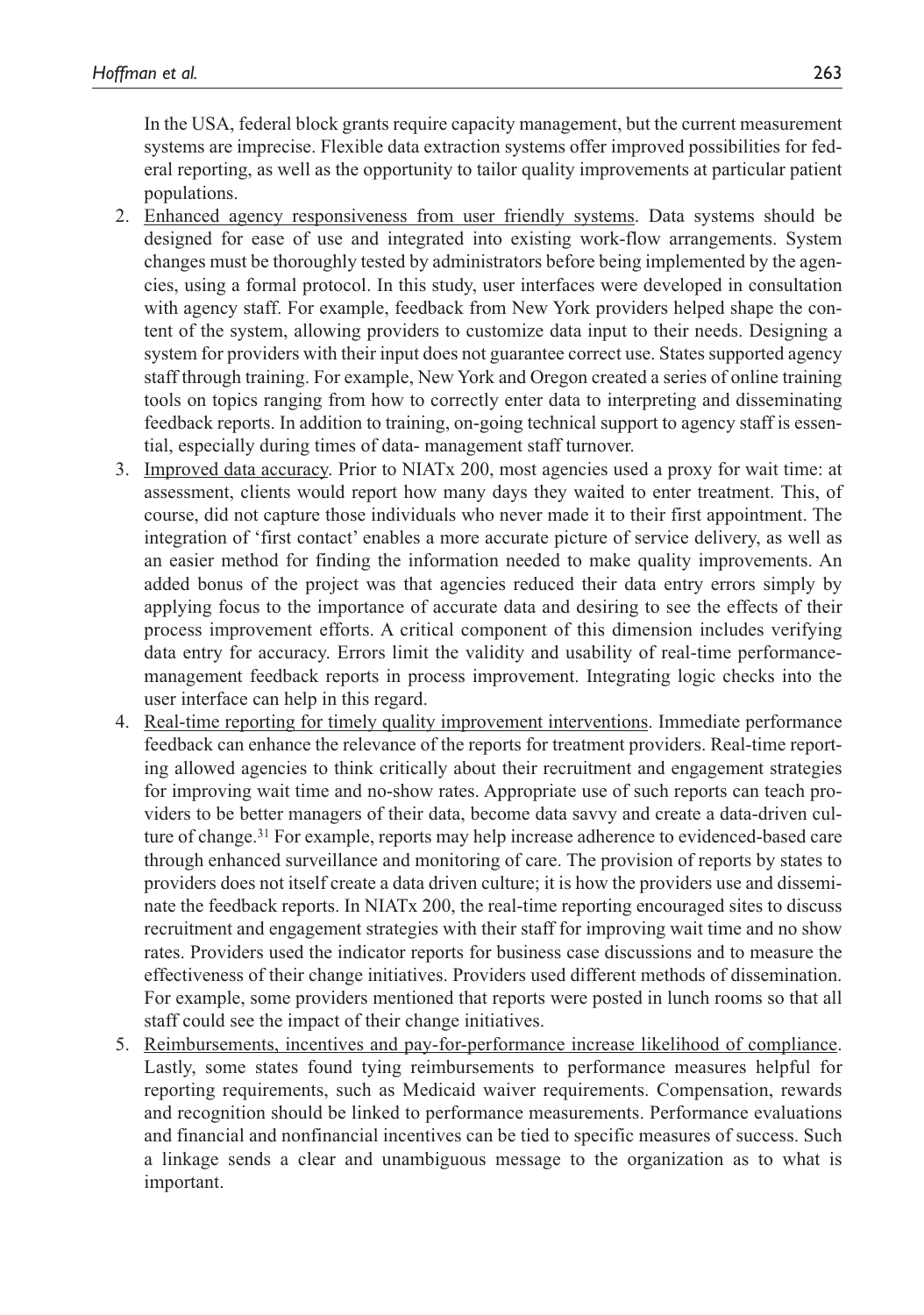# **Discussion**

Performance-measurement systems must provide valid and reliable organizational measures for decision-makers seeking to improve delivery of care. These systems can offer a rich source of data and offer the potential for targeted quality improvement objectives. In the USA, fragmented statelevel data systems create a challenge for valid and reliable cross-state analysis of process measures. This article reviewed the varying modifications made to five state data-management systems in the US to prepare for participation in NIATx 200, an organizational quality improvement initiative. Measuring the point in time at which a client first makes contact with a treatment agency is important for monitoring "waiting time to treatment", a primary NIATx 200 outcome and an important measure of service quality. In order to provide valid and reliable data for NIATx 200 study requirements, enhancements to the function of each state level data systems were necessary. The study highlighted the absence of wait-time measures in existing systems and the challenges associated with implementing data elements designed to capture this dimension. State data managers used an iterative approach to make changes to their monitoring systems, incorporating provider feedback. This article described their processes and identifies how other data system managers can use the 'lessons learned' for future system enhancements, especially the introduction of time-to- substance abuse treatment measures. The successes experienced by participants in the NIATx 200 initiative should be also be useful for implementing change in other sectors of health care delivery.

# **Funding**

This research was supported by grants from the National Institute on Drug Abuse (R01DA020832 and R03DA027946). Additional support was provided by the Robert Wood Johnson Foundation (#64146).

#### **References**

- 1. Mark TL, Levit KR, Coffey RM, McKusick DR, Harwood HJ, King EC, et al. National expenditures for mental health services and substance abuse treatment, 1993–2003. Rockville, MD: Substance Abuse and Mental Health Services Administration; 2007 (DHHS Publication No. SMA 07-4227).
- 2. Hoffman KA, Ford JH II, Choi D, Gustafson DH and McCarty D. Replication and sustainability of improved access and retention within the Network for the Improvement of Addiction Treatment. Drug Alcohol Depend 2008; 98: 63–69.
- 3. McCarty D, Gustafson DH, Wisdom JP, Ford J, Choi D, Molfenter T, Capoccia V and Cotter F. The Network for the Improvement of Addiction Treatment (NIATx): enhancing access and retention. Drug Alcohol Depend 2007; 11: 138–145.
- 4. Institute of Medicine. *Treating Drug Problems*. Washington, DC: National Academy Press, 1990.
- 5. United Nations Office on Drugs and Crime. Promoting health, security and justice: Cutting the threads of drugs, crime and terrorism. Vienna, Austria 2010 Report.
- 6. Carr CJ, Xu J, RedkoC, Lane DT, Rapp RC, Goris J and Carlson RG. Individual and system influences in waiting time for substance abuse treatment. J Subst Abuse Treat 2008; 34: 192–201
- 7. Hubbard RL, Marsden ME, Rachal JV, Harwood HJ, Cavanaugh ER and Ginzburg, HM. *Drug Abuse Treatment-A national study of effectiveness*. Chapel Hill: University of North Carolina Press, 1989.
- 8. McLellan AT, Alterman AI, Metzger DS, Grissom GR, Woody GE, Luborsky L and O'Brien CP. Similarity of outcome predictors across opiate, cocaine, and alcohol treatments: role of treatment services. J Consult Clin Psychol 1994; 62: 1141–1158.
- 9. Substance Abuse and Mental Health Services Administration, Office of Applied Studies. *The NSDUH Report: Substance Use Treatment among Uninsured Workers*. Rockville, MD, 2010.
- 10. Office of National Drug Control Policy. The Economic Costs of Drug Abuse in the United States, 1992– 2002. Washington, DC: Executive Office of the President (Publication No. 207303), 2004